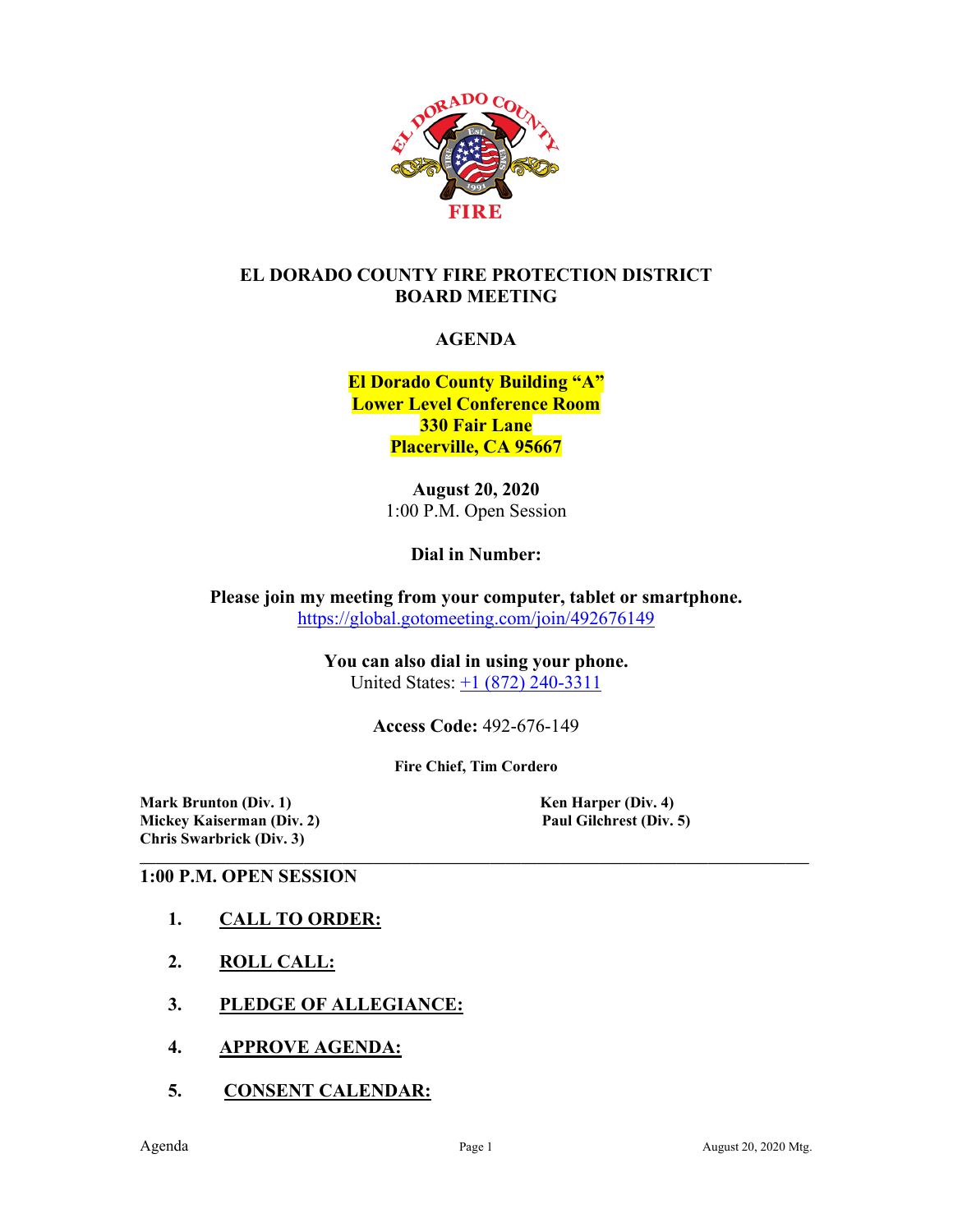- (All items approved on a single vote except those pulled for individual discussion and action).
	- A. Minutes: June 16, 2020 Board Meeting
	- B. Revisions Standard Operating Guidelines
	- C. Claim Payments/Deposits:

| District Claims FY 19/20: | District Claim FY 20/21 |
|---------------------------|-------------------------|
| \$160,134.98              | \$109,411.59            |
| \$1,013.97                | \$105,380.37            |
| \$10,439.03               | \$21,979.36             |
| \$17,249.28               | \$588,276.75            |
| \$4,739.70                | \$37,200.26             |
| \$123,386.05              | \$23,000.00             |
| \$12,685.88               |                         |
| \$17,995.33               |                         |

# **6. PUBLIC COMMENT:**

(Any person wishing to address the Board on any item that is not on the agenda may do so at this time. Public comments are limited to three minutes per person).

# **7. DEPARTMENTAL MATTERS:**

- A. Fiscal Year 2018/2019 Annual Audit
	- Craig Fechter
- B. Review/Discuss Board Policy 4030 & 4080
- C. Review/Discuss CSDA Membership
- D. Station 74 CALFIRE Contract
- E. Resolution 2020-06 Federal Excess Personal Property, Agreement #991537
- F. UAL
	- Discussion
- G. Review/Discuss Grand Jury Report

## **8. COMMITTEE REPORTS:**

- A. Facilities & Equipment (Brunton, Kaiserman)
- B. Strategic Planning (Kaiserman, Swarbrick)
- C. Human Resources (Swarbrick, Harper)
- D. Budget and Finance (Kaiserman, Gilchrest)
- E. Communications & Outreach (Brunton, Gilchrest)

## **9. CORRESPONDENCE AND COMMUNICATION:**

- Fire Engine Response Statistics.
- Medic Unit Response Statistics.

## **10. FIRE CHIEF'S REPORT:**

#### **11. BOARD COMMENTS:**

## **12. FUTURE AGENDA ITEMS:**